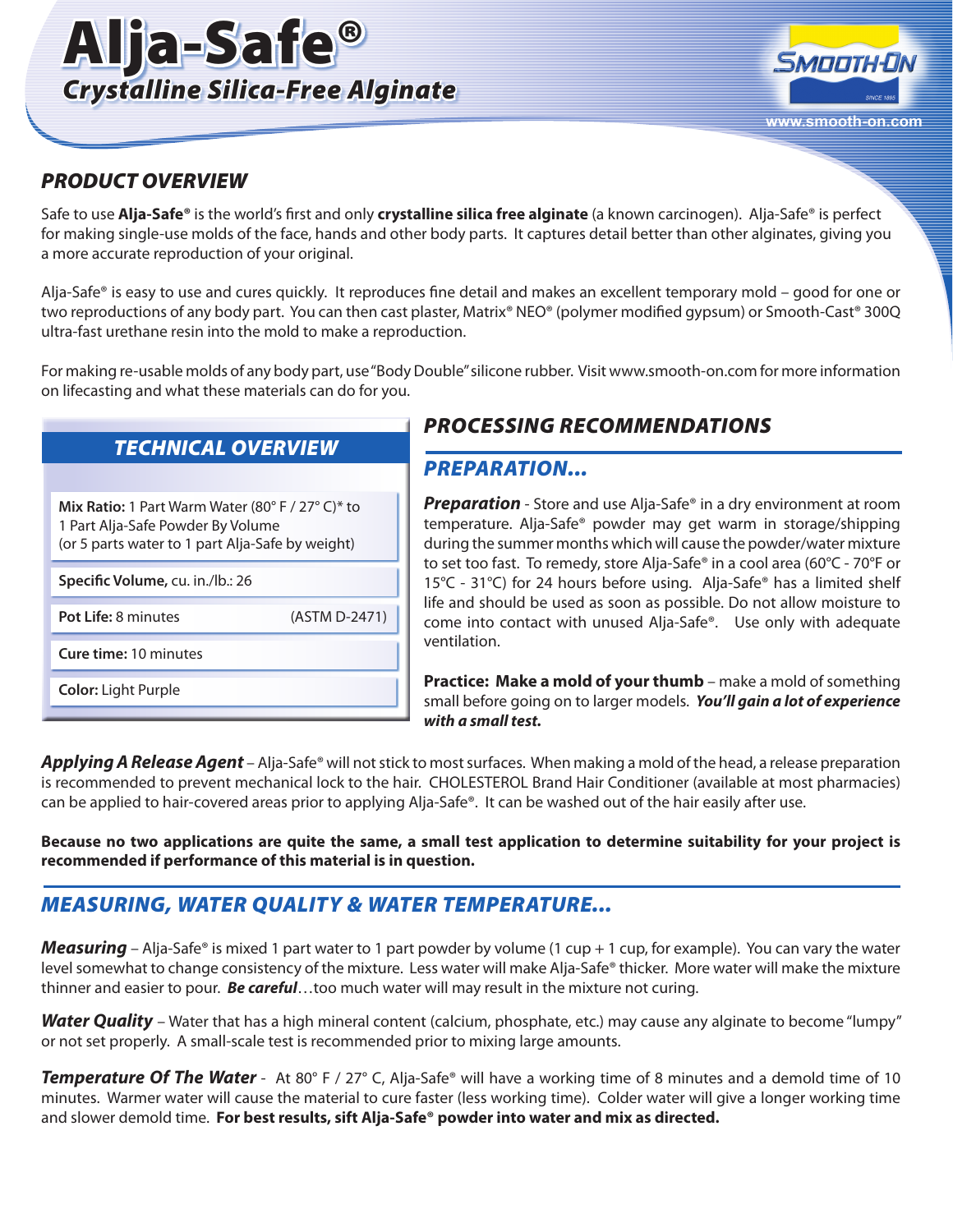### *Safety First!*

**CAUTION:** Do not inhale dust. In case of eye contact, flush thoroughly with water. Children should not use this product without adult supervision.

The International Agency For Research on Cancer (IARC), which is part of the World Health Organization, has rated free crystalline silica a "Group 1" carcinogen, known to cause cancer. Alja-Safe® alginate does not contain free crystalline silica.

Read the Technical Bulletin and MSDS before using.

# *MIXING, POURING & VERTICAL APPLICATION...*

*Mixing* – Alja-Safe® can be hand mixed, but best results will be obtained using a power drill with a mixer attachment. Attach a Jiffy Mixer or Turbine Mixer to a power drill and mix for one minute (depending on volume) to a gel-like consistency – smooth without any powder lumps. Jiffy mixers are available at many hardware stores. Turbine Mixers will yield the best mix and are available from Smooth-On or your Smooth-On distributor.

#### **Alja-Safe® can be poured around an object or applied to vertical surfaces.**

*Pouring Around An Object* - Once mixed, Alja-Safe® can be poured around the hand, foot, fingers or other model in a fixed position inside a container. Suspend the model just above the bottom of the container and have at least  $\frac{1}{2}$ " (1.27 cm) space between the model and the side walls of the container.



*For Best Results:* Apply a thin coating of Alja-Safe® to the surface of the model by smoothing a small amount of material on by hand. Pour Alja-Safe® into the container at the lowest point and let the

material rise around the model. Make sure your model has a good clearance distance from the bottom and sides of the container. Keep your model still until the Alja-Safe® sets up. You will know the Alja Safe has set when it is firm and no longer gel-like.

*For Vertical Application* – You may want to experiment with the amount of water added to Alja-Safe® to find a thicker consistency that is right for vertical surface application. For example, some customers mix 1 part water to 1.5 parts Alja-Safe®. Work Alja-Safe® into model detail with your hands and let cure.

*Applying A Support Shell* - Once the alginate cures, a support shell will be necessary to support the alginate mold. "Gypsona" bandages are ideal for this purpose, and are available from Smooth-On or your Smooth-On distributor.

# *CASTING INTO THE MOLD...*

All alginate molds will deteriorate quickly. It is recommended that you cast into the mold within 4 hours following demold. Materials commonly cast into alginates include Matrix NEO (polymer modified gypsum, available from Smooth-On), plaster, wax, clay and very fast urethane resins (such as Smooth-Cast 300Q). **For Soft "Skin-Like" Castings** – You can cast Dragon Skin Q soft silicone rubber into Alja-Safe® molds to make realistic hands, limbs, etc.

#### *HOW MUCH ALJA-SAFE® DO I NEED?*

| <b>Anatomy</b>        | Alja-Safe <sup>®</sup> | <b>Anatomy</b>            | Alja-Safe <sup>®</sup> |
|-----------------------|------------------------|---------------------------|------------------------|
| Baby's Hand / Foot    | $1/2$ lb.              | Full Torso – Front & Back | $3$ lbs.               |
| Adult Hand / Foot     | 1 lb.                  | Arm to Shoulder           | 1.5 lbs.               |
| Face – No Ears        | 1 lb.                  | <b>Buttocks</b>           | <sup>1</sup> lb.       |
| Full Head & Shoulders | $2.5$ lbs.             | Intimate Areas            | $0.5$ lb.              |
| <b>Front Torso</b>    | 1.5 lbs.               | <b>Full Body</b>          | $15$ lbs.              |

\* This guide is offered as a reference tool only. It is an estimation and actual amounts needed will vary from individual to individual. End User assumes full responsibility for own calculations of material needed.



# *Call Us Anytime With Questions About Your Application.* Toll-free: **(800) 762-0744** Fax: **(610) 252-6200**

The new **www.smooth-on.com** is loaded with information about mold making, casting and more.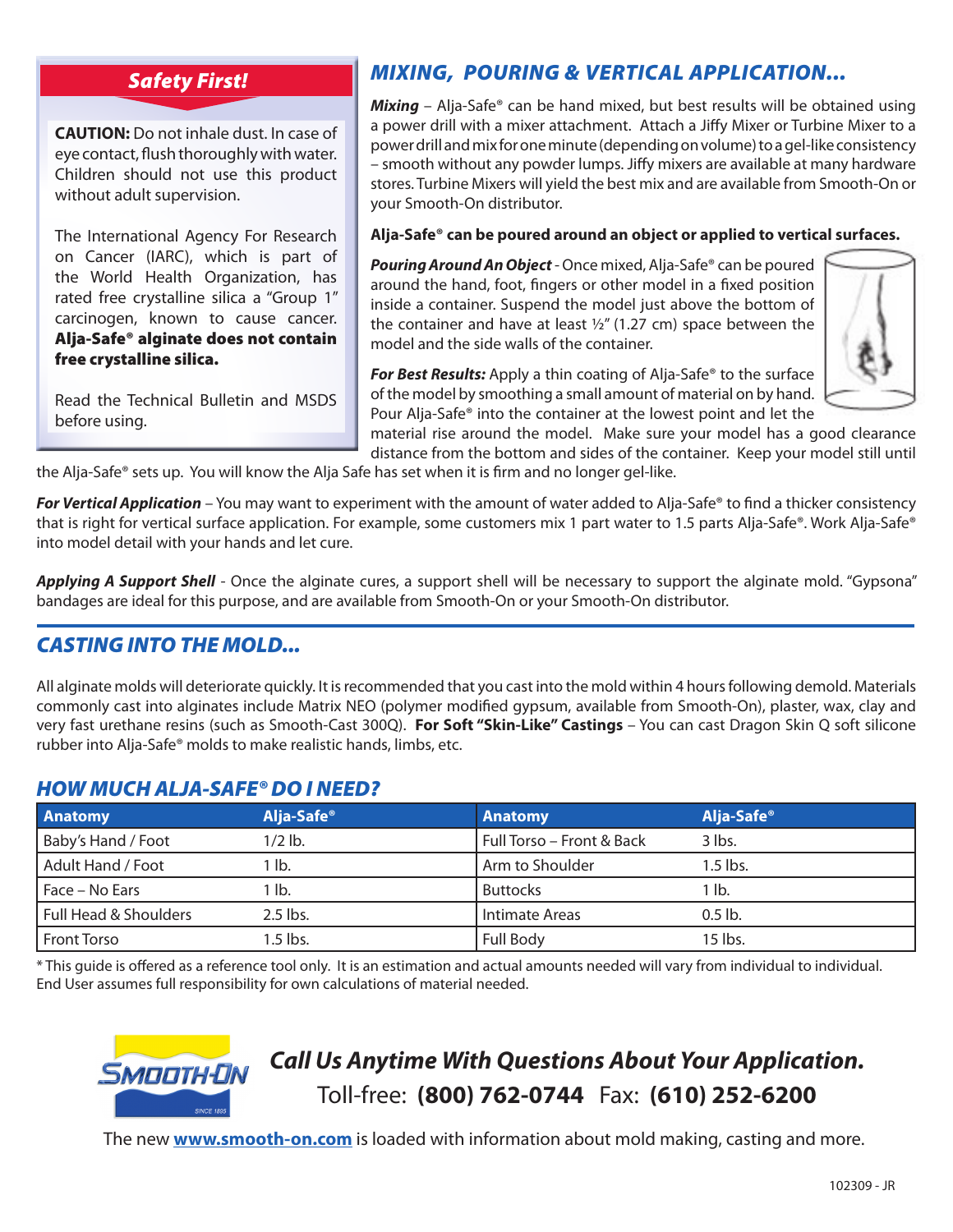

**HYDROCAL**® **Plaster** 

White Gypsum Cement

# *PRODUCT OVERVIEW*

**HYDROCAL® White Gypsum Cement** is an easy to use, high strength, bright white casting plaster that can be used for a variety of arts and crafts applications*. Do not apply this product to the skin.* 

**HYDROCAL® White Gypsum Cement** when fully cured can be easily painted, sanded and machined.

# *TECHNICAL OVERVIEW*

*Mixing Ratio:* 1 Part Warm Water (70<sup>o</sup> to 100<sup>o</sup> F / 21<sup>o</sup> to 38<sup>o</sup> C) To 2 Parts Gypsum Cement by Volume. (100 Parts Gypsum Cement To 45 Parts Water by weight) *Working Time:*\* 8 minutes *Demold Time:*\* 3-4 hours (depending on mass)

**\*Note:** Working time and demold time can vary depending upon water temperature. Cooler water will give a longer working time and extend the demold time.

#### *Preparation*

Gypsum powder is moisture sensitive and will absorb atmospheric moisture. Unused plaster should be stored in a dry environment in sealed containers. Materials should be stored and used in a warm environment

( $72^{\circ}$  F /  $23^{\circ}$  C). This product has a limited shelf life and should be used as soon as possible. Mixing should be done in a well ventilated area. Wear eye protection, dust mask, latex or vinyl gloves and long sleeve garments to minimize skin contact.

| <b>Measuring</b> | Mixing | Pouring | <i>Curing</i> | <i>l</i> emperature |
|------------------|--------|---------|---------------|---------------------|
|------------------|--------|---------|---------------|---------------------|

*Measuring* . . . Gypsum is measured 1 Part Warm Water (70<sup>o</sup> to 100<sup>o</sup> F / 21<sup>o</sup> to 38<sup>o</sup> C) to 2 Parts Gypsum Cement by Volume (100 Parts Gypsum Cement To 45 Parts Water by weight). Working time and demold time can vary depending upon water temperature. Cooler water will give a longer working time and extend the demold time.

 $\overline{a}$ *Soaking . . .* For best results, add powder to water by sprinkling or sifting it slowly and evenly onto the surface of the water. Do not add water to powder, as this may prevent a thorough and uniform mix. Let soak for 2 minutes. Gypsum Cement should be fully dispersed in the water prior to mixing.

*Mixing* . . . Mix either by hand or with hand drill and mixing blade set on a slow speed. Mix for a minimum of 4 minutes to a creamy consistency. Mechanically mixed slurries produce a more uniform casting with optimal strength.

*Pouring*... To prevent air entrapment and provide a uniform smooth surface, carefully pour mixture into a single spot at the lowest point of the mold and let the mixture seek its level. The mold may have to be rotated several times during the pour to eliminate air bubble entrapment. When the mixture levels off at the top of the mold, vibrate or gently tap the mold to break any remaining air bubbles.

*Curing . . .* The gypsum cement will green cure in approximately 3 hours depending on size, temperature, water concentration and mold configuration. Thin, small areas will take longer to cure than larger, thick areas. If concerned about the strength of the casting for demolding, allow an addition 1 to 2 hours before removing from the mold.

*Temperature* ... Materials should be stored and used in a warm environment (72° F / 23° C). Working time and demold time can vary depending upon the water, mold and room temperature. Cooler temperatures will give a longer working time and extend the demold time. Optimal water temperature is 70° to 100° F / 21° to 38° C, optimal room temperature is 72ºF / 21ºC. Do Not Use Hot Water (in excess of 100ºF / 38◦C).

**If sanding or machining finished plaster**, wear NIOSH approved respirator to avoid breathing plaster dust.